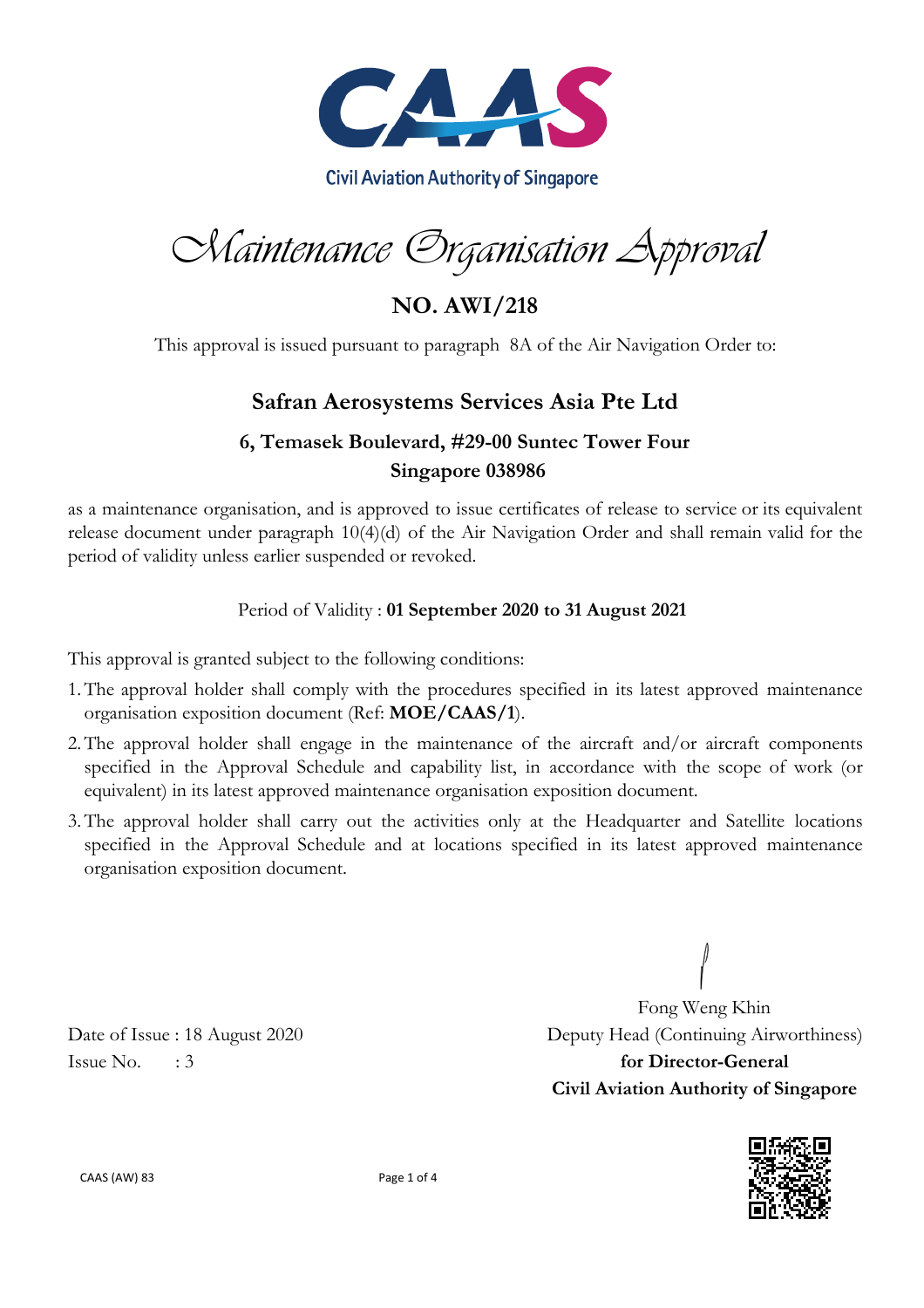

# **APPROVAL SCHEDULE**

#### Organisation :

**Safran Aerosystems Services Asia Pte Ltd**

Approval No. : **AWI/218**

Headquarter Location : Maintenance Location :

6 Temasek Boulevard / Suntec Tower Four, #29-00, Singapore 038986

36 Loyang Drive, Singapore 508949

| <b>Class</b>          | Rating                              | Limitations                         |
|-----------------------|-------------------------------------|-------------------------------------|
| Components other than | C1-Air conditioning $\&$            | Scope of work as specified in the   |
| complete engines or   | Pressurisation - (21)               | Maintenance Organisation Exposition |
| <b>APUs</b>           |                                     |                                     |
| Components other than | $C2$ -Auto Flight - $(22)$          | Scope of work as specified in the   |
| complete engines or   |                                     | Maintenance Organisation Exposition |
| <b>APUs</b>           |                                     |                                     |
| Components other than | $C4-Door - hatches - (52)$          | Scope of work as specified in the   |
| complete engines or   |                                     | Maintenance Organisation Exposition |
| <b>APUs</b>           |                                     |                                     |
| Components other than | C5-Electrical Power & Lights - (24, | Scope of work as specified in the   |
| complete engines or   | 33, 85)                             | Maintenance Organisation Exposition |
| <b>APUs</b>           |                                     |                                     |
| Components other than | C6-Equipment - (25, 38, 44, 45,     | Scope of work as specified in the   |
| complete engines or   | 50)                                 | Maintenance Organisation Exposition |
| <b>APUs</b>           |                                     |                                     |
| Components other than | C9-Fuel - (28, 47)                  | Scope of work as specified in the   |
| complete engines or   |                                     | Maintenance Organisation Exposition |
| <b>APUs</b>           |                                     |                                     |

 Date of Issue : 18 August 2020 Issue No.  $\therefore$  3

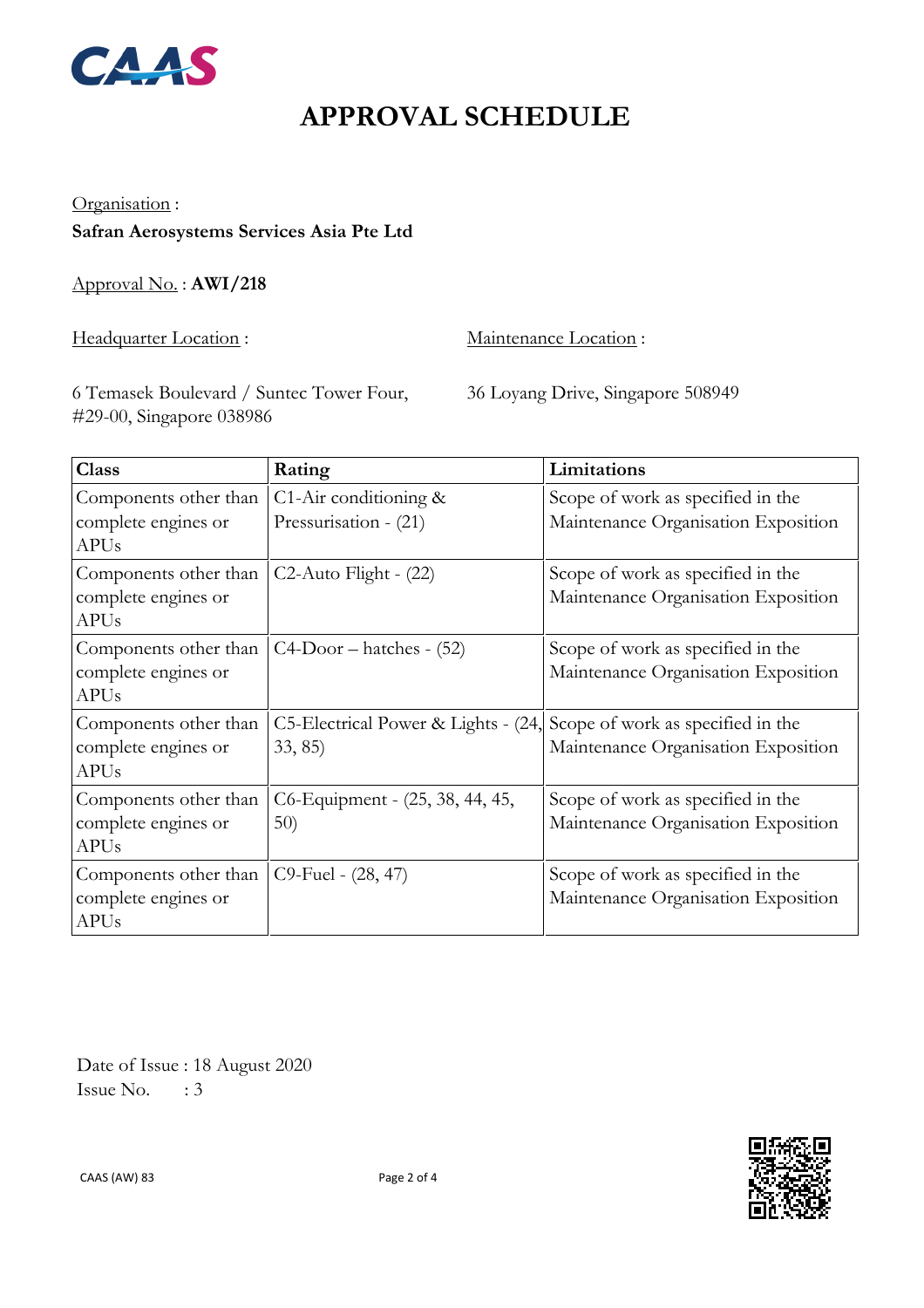

# **APPROVAL SCHEDULE**

#### Organisation :

### **Safran Aerosystems Services Asia Pte Ltd**

Approval No. : **AWI/218**

Headquarter Location : Maintenance Location :

6 Temasek Boulevard / Suntec Tower Four, #29-00, Singapore 038986

36 Loyang Drive, Singapore 508949

| <b>Class</b>                                                | Rating                                                    | Limitations                                                              |
|-------------------------------------------------------------|-----------------------------------------------------------|--------------------------------------------------------------------------|
| Components other than<br>complete engines or<br><b>APUs</b> | C12-Hydraulic Power - (29)                                | Scope of work as specified in the<br>Maintenance Organisation Exposition |
| Components other than<br>complete engines or<br><b>APUs</b> | C15-Oxygen - (35)                                         | Scope of work as specified in the<br>Maintenance Organisation Exposition |
| Components other than<br>complete engines or<br><b>APUs</b> | $C16$ -Propellers - $(61)$                                | Scope of work as specified in the<br>Maintenance Organisation Exposition |
| Components other than<br>complete engines or<br><b>APUs</b> | C17-Pneumatic & Vacuum - (36,<br>37)                      | Scope of work as specified in the<br>Maintenance Organisation Exposition |
| Components other than<br>complete engines or<br><b>APUs</b> | C18-Protection Ice/Rain/Fire -<br>(26, 30)                | Scope of work as specified in the<br>Maintenance Organisation Exposition |
|                                                             | Distributor (Sub-part D)   MD1-General Aeronautical Parts | N/A                                                                      |

 Date of Issue : 18 August 2020 Issue No.  $\therefore$  3